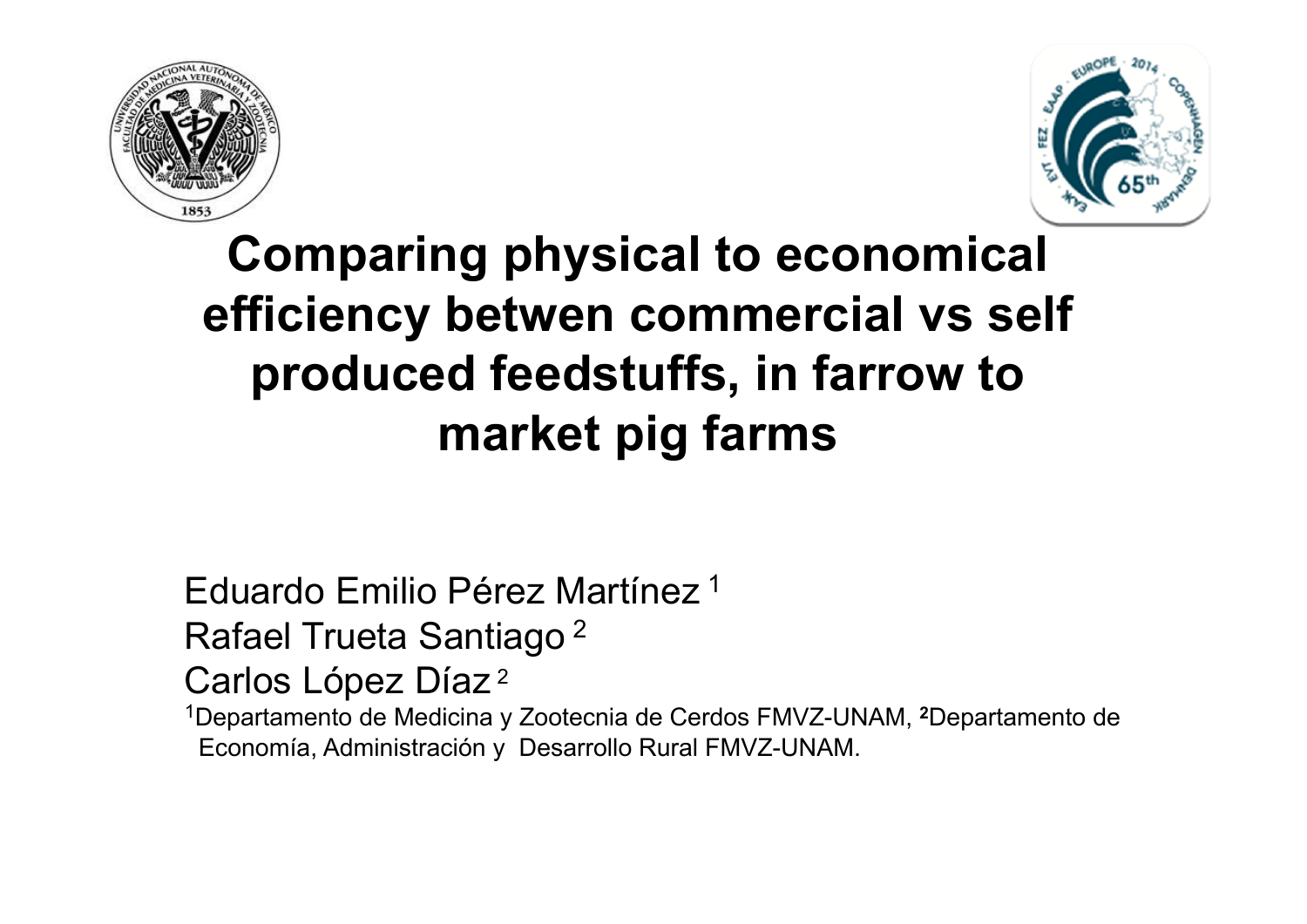### **I N T R O D U C T I O N**

In order to optimize benefits, farmers have to adopt decisions that are not always simple, one of them has to do with self‐producing or buying commercial feed depending on their physical (market price/Kg. of food) and economical (cost per kg. live weigh gained) efficiency. Therefore it is important to shed light into this subject, since it represents 65‐ 75% of total cost. <sup>1</sup>

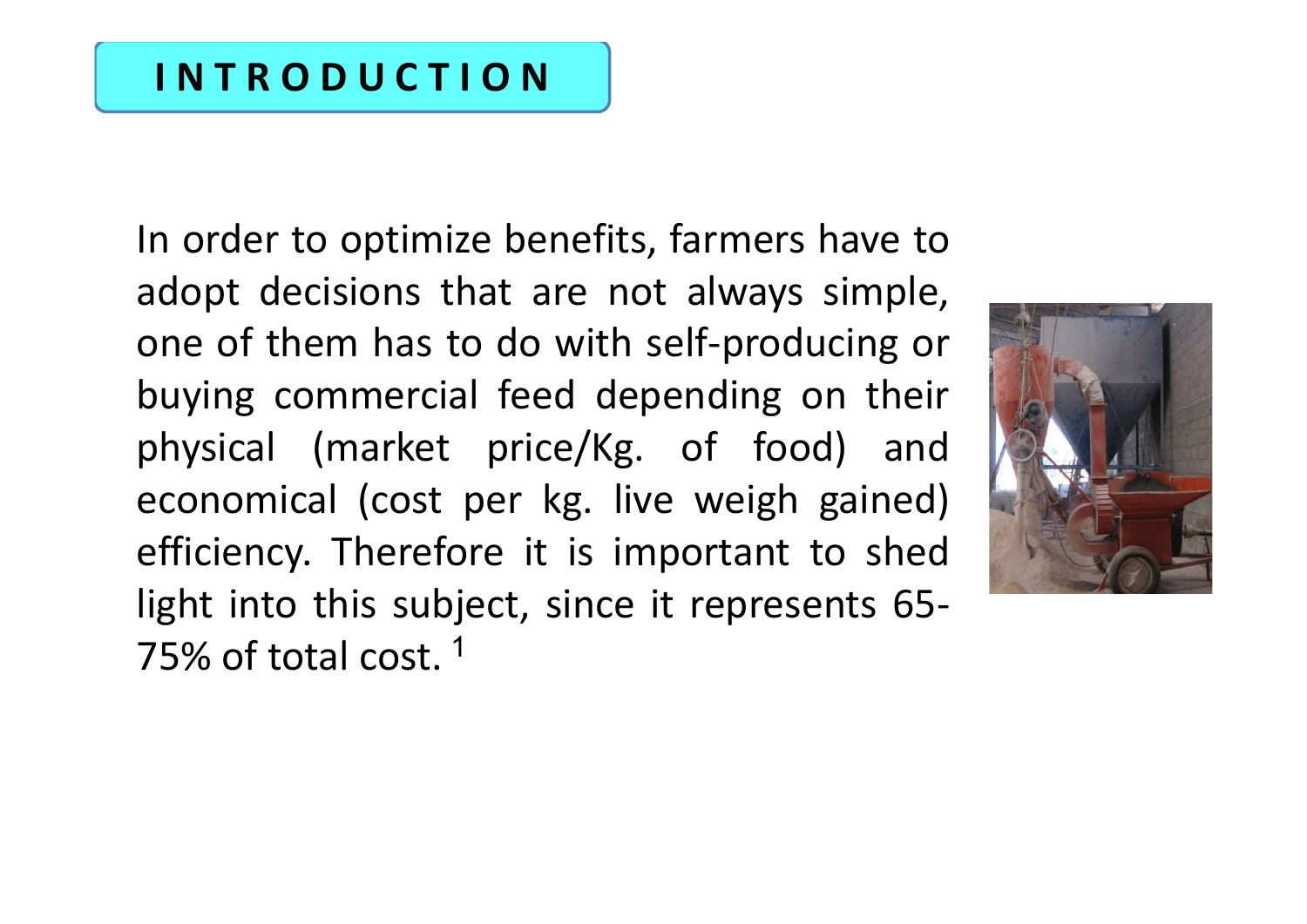### **M A T E R I A L S A N D M E T H O D S**

The information used for this research has been obtained from the 2012 SICEC pig poll.

A sample of **174** farms from 8 states of Mexico were interviewed in the 2012 SICEC pig poll and selected from the "Padrón Nacional Ganadero" (the largest cattle registry).





**http://www.sicec.unam.mx**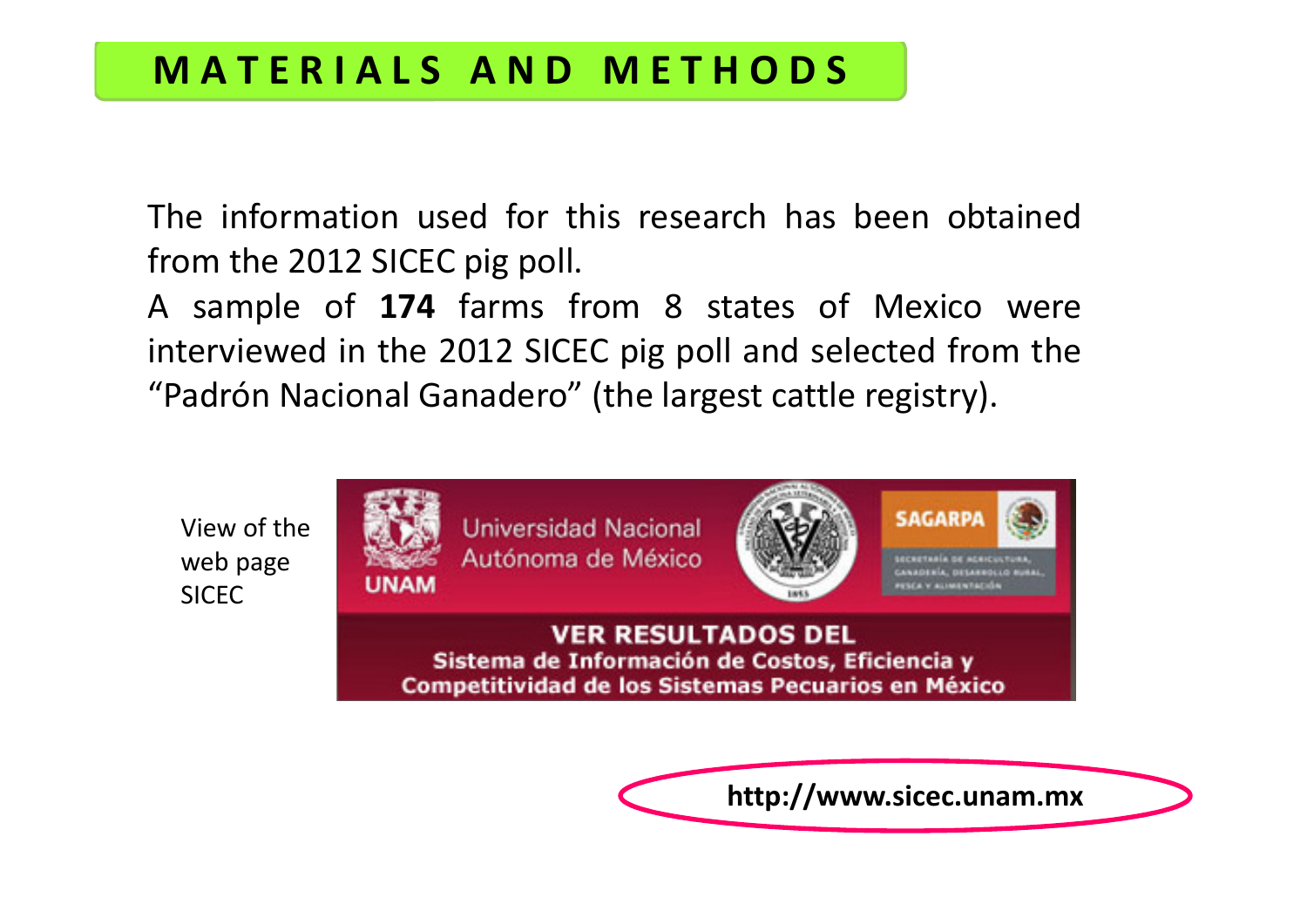## **MAT E R I AL S ANDME T HODS**

The selection was randomly made in each of the following four stratums:

- 50 to 100 sows,
- 101 to 200,
- 201 to 500 and
- 501 or more sows.
- Finally, after applying information filters, <sup>a</sup> group of 92 farms from four states where analyzed

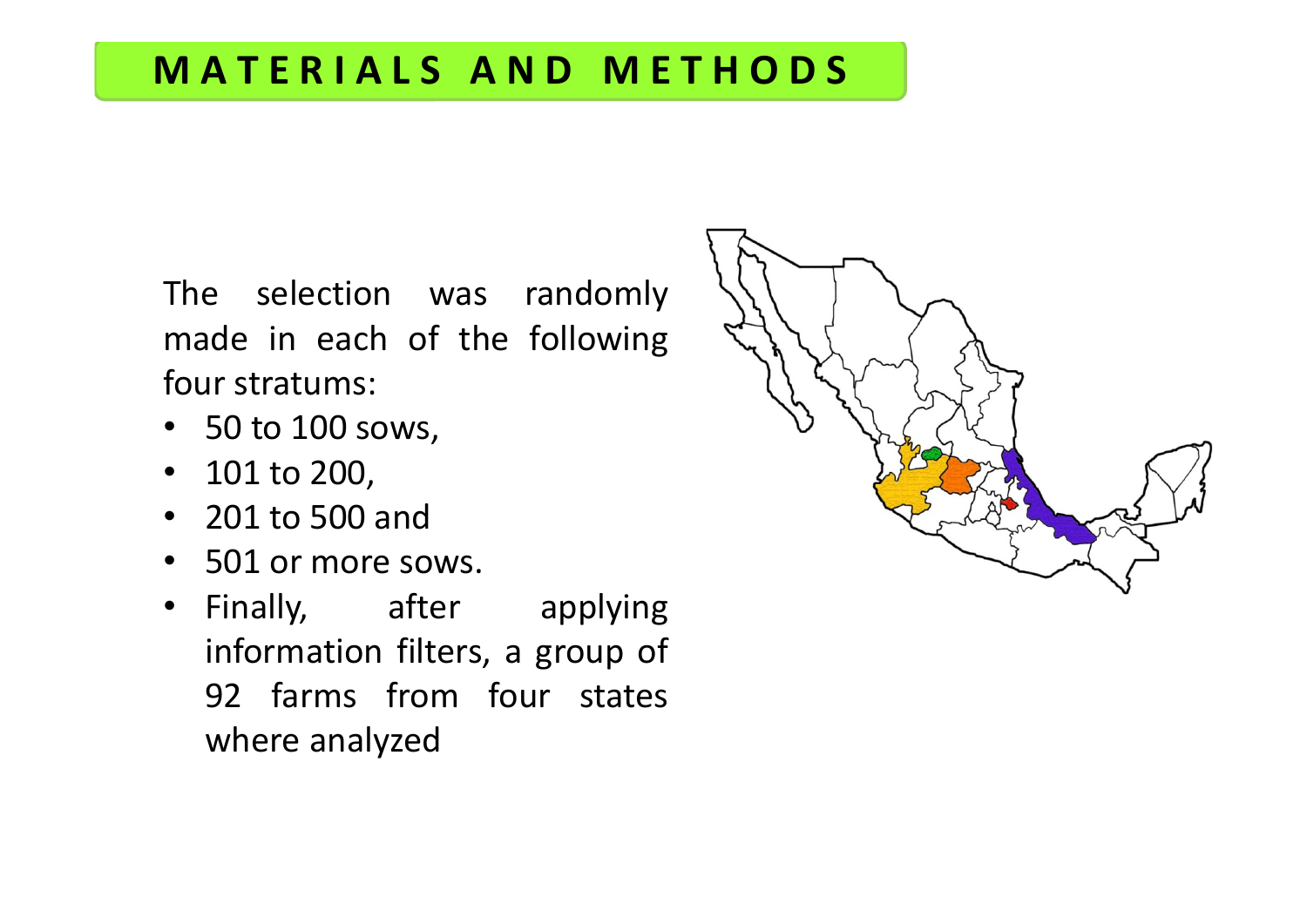### **M A T E R I A L S A N D M E T H O D S**

Farms were divided into two groups according to the feed origin: **self‐produced** (milling and mixing) or **commercial**.

The variables compared were:

- • **Average cost/kg of feed** throughout the entire production cycle (Fc) (market prices)
- **Feed cost per kg live pig sold** (Fc/kg)
- **Daily weight gain** (DWG).

Costs are in Mexican pesos of 2012 (\$13 pesos to \$1 US Dol. aprox). Comparison of means was performed using ANOVA. All the analyses were carried out by using R statistical software.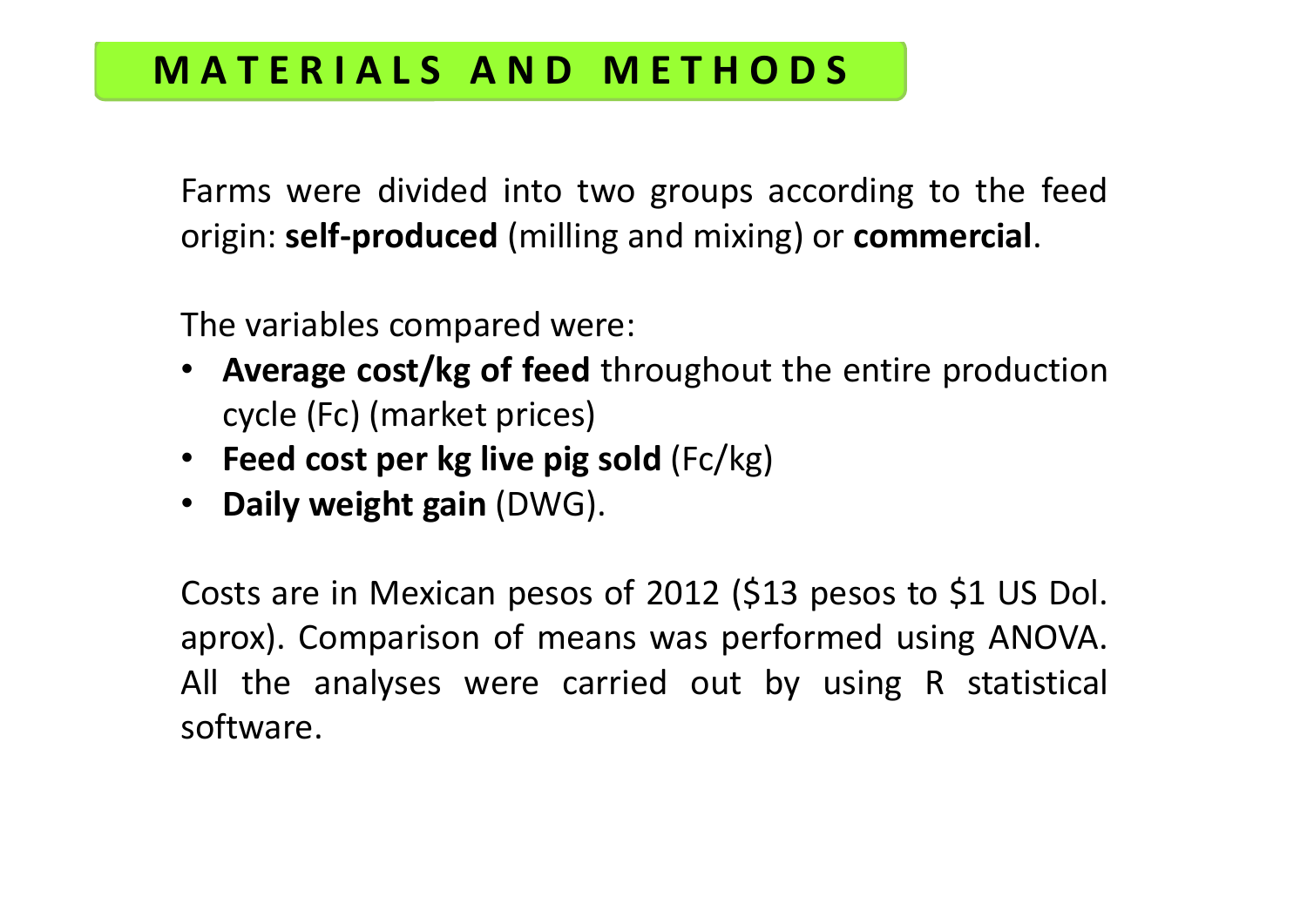#### **R E S UL T S Average cost of kg of feed**

In farms using commercial feed, the Fc is cheaper (p=0.017) than the cost of self‐produce feed.

| <b>Table 1.</b> Average cost per kg of feed $(Fe)^{1}$ |    |      |                  |  |  |  |
|--------------------------------------------------------|----|------|------------------|--|--|--|
| Feed                                                   |    | Mean | <b>Std Error</b> |  |  |  |
| Commercial                                             | 33 | 5.54 | 0.13             |  |  |  |
| Self-produced                                          | 59 | 5.94 | 0.10             |  |  |  |
| Total                                                  | 92 | 5.80 | 0.08             |  |  |  |
| 1.00<br>$\Omega$ $\Omega$ $\Gamma$<br>$\sqrt{ }$       |    |      |                  |  |  |  |

1. Groups are different (p<0.05)

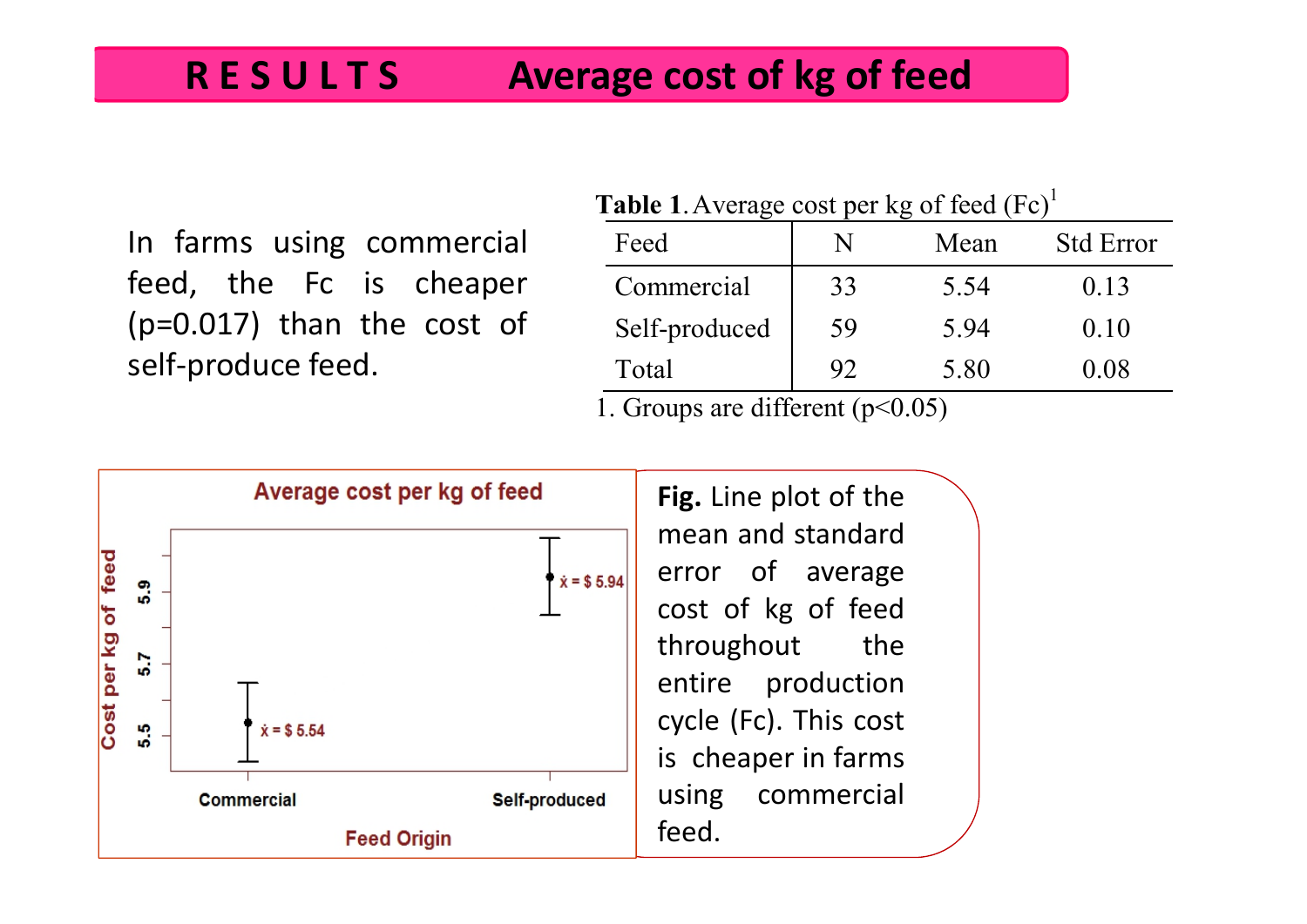#### **R E S UProduction Cost per kg**

The **Fc/kg** in farms consuming self‐produced feed is \$17.06, cheaper by \$1.3/kg. to farms using commercial feed (Table 2). However no statistical difference was found (p ) between the groups (Figure 2).

| Feed          |      |     | Mean $Sd^*$ CI lower <sup>1</sup> CI upper |      |
|---------------|------|-----|--------------------------------------------|------|
| Commercial    | 18.4 | 70  | 15.5                                       | 21.2 |
| Self-produced | 17.1 | 6.3 | 15.3                                       | 18.8 |
| Total         | 17.5 | 6.5 | 16.0                                       | 190  |

**Table 2.** Feed Cost per kg live pig sold (Fc/kg)

 $*$ Standard deviation  $\frac{1}{1}$ Mean Confidence Interval 95%

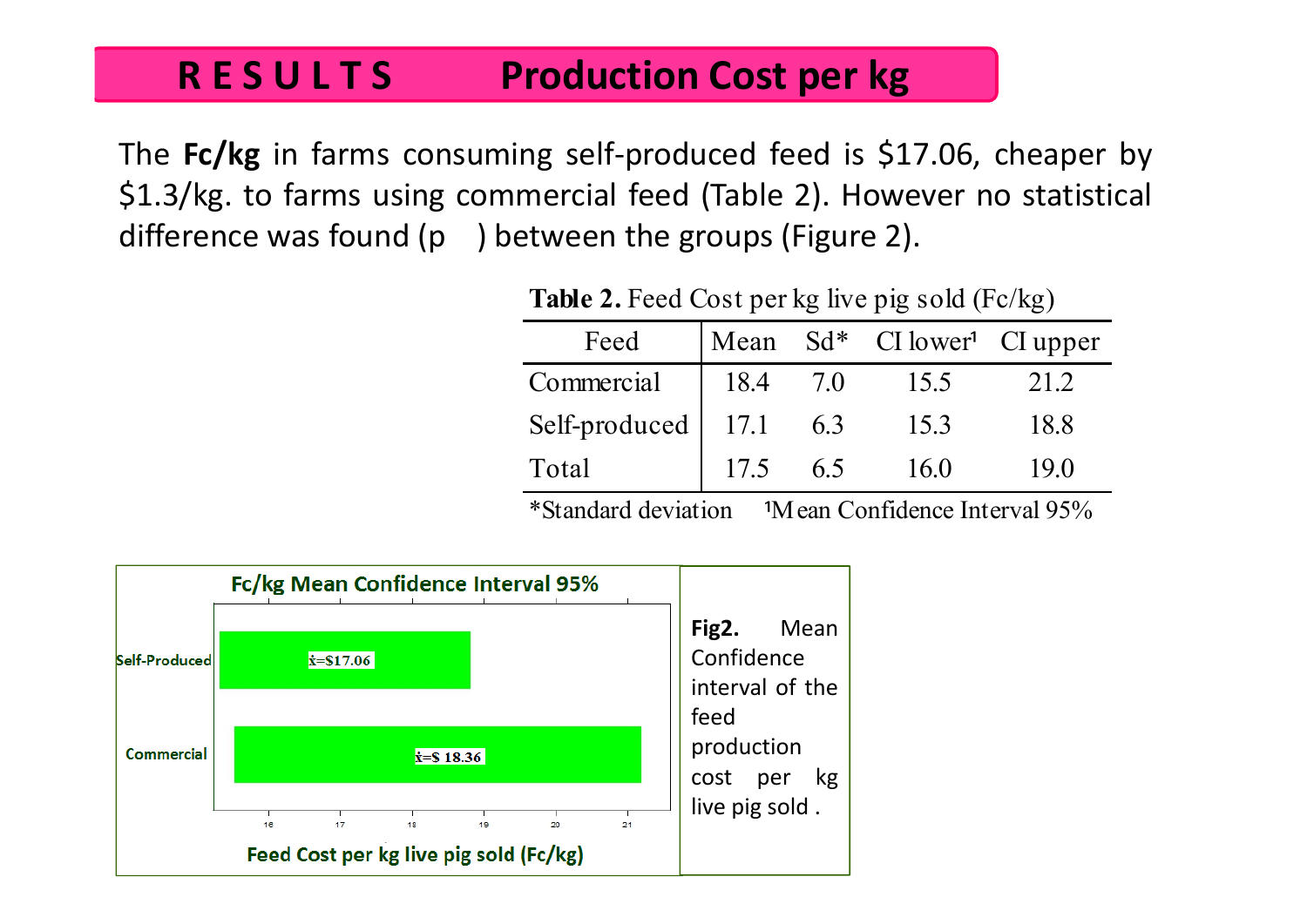#### **R E S UDaily** weight gain

There is statistical evidence (p=0.018) that farms consuming self‐ produced feed have better DWG 0.626/kg than those consuming commercial feed , 0.590/kg (figure 3).

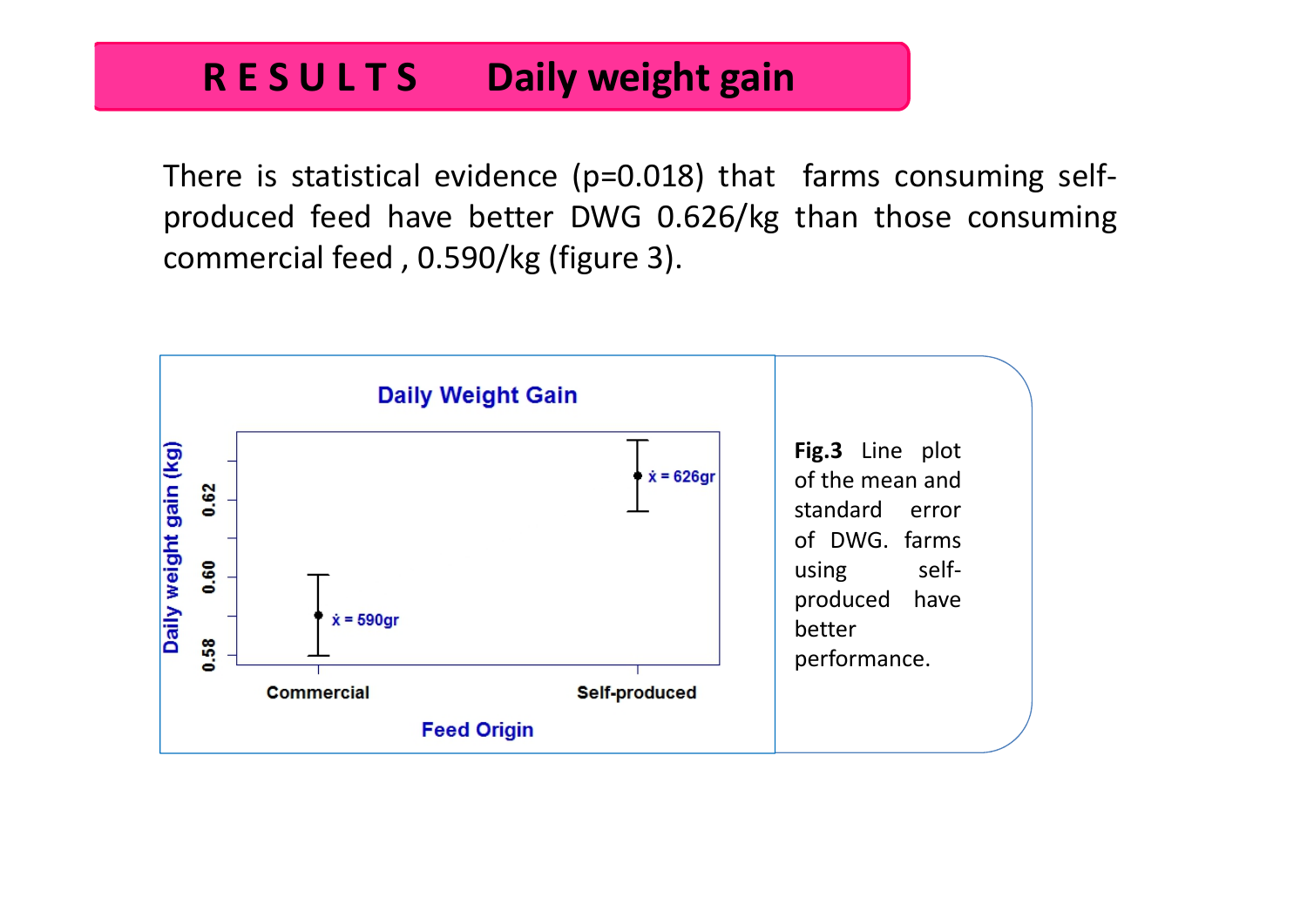### CONCLUSIONS AND DISCUSSION

The results show that the Fc of self-produced feed is significantly more expensive. However, their Fc/kg is cheaper, although there is no significant difference for the two groups. The difference in favor of commercial feed is compensated by its poor performance.

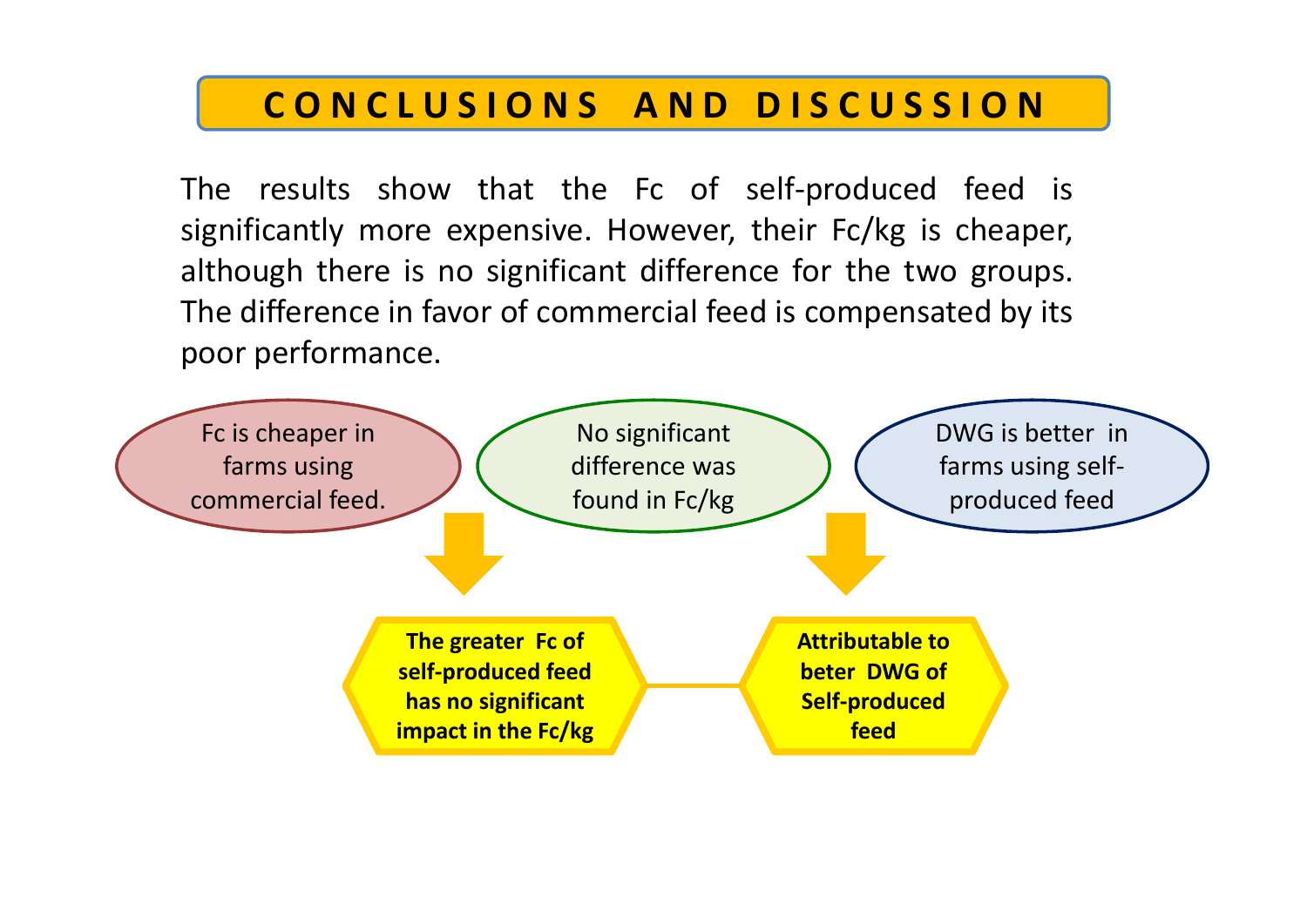### CONCLUSIONS AND DISCUSSION

The better food efficiency of self‐produced feed is attributable to formulations based onthe specific requirements of each farm.  $3,4$ 

A factor contributing to the cheaper Fc, is the ability of some farms to buy large volumes of grain enabling them to obtain better prices.<sup>5</sup>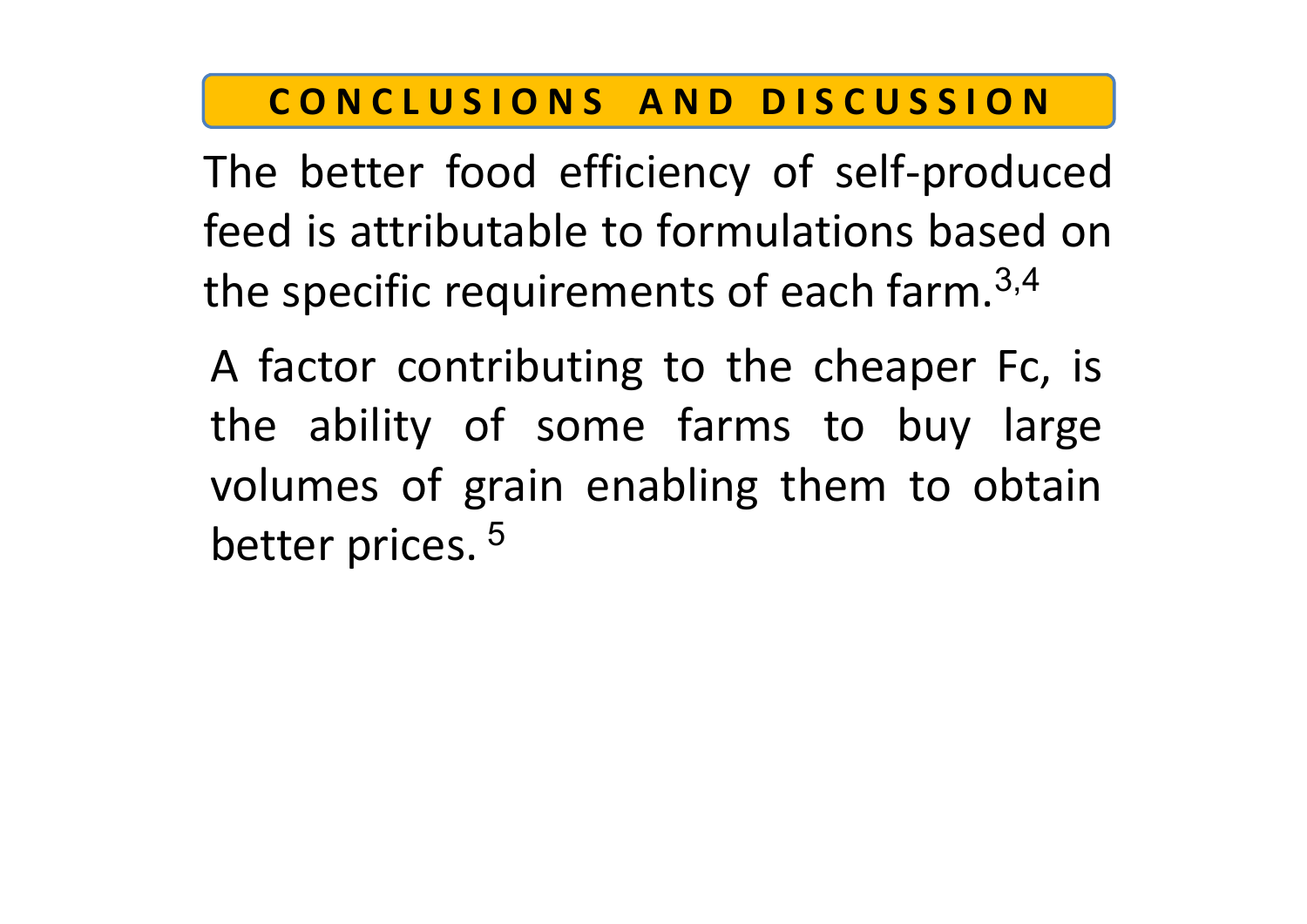### **C ONC L US I ONS A ND D I S C US S I ON**

The above results are an example of how SICEC provides valuable evidence for decision making both at the farm level and for public policy contributing to the achievement of competitiveness of pig production in Mexico.  $^6$